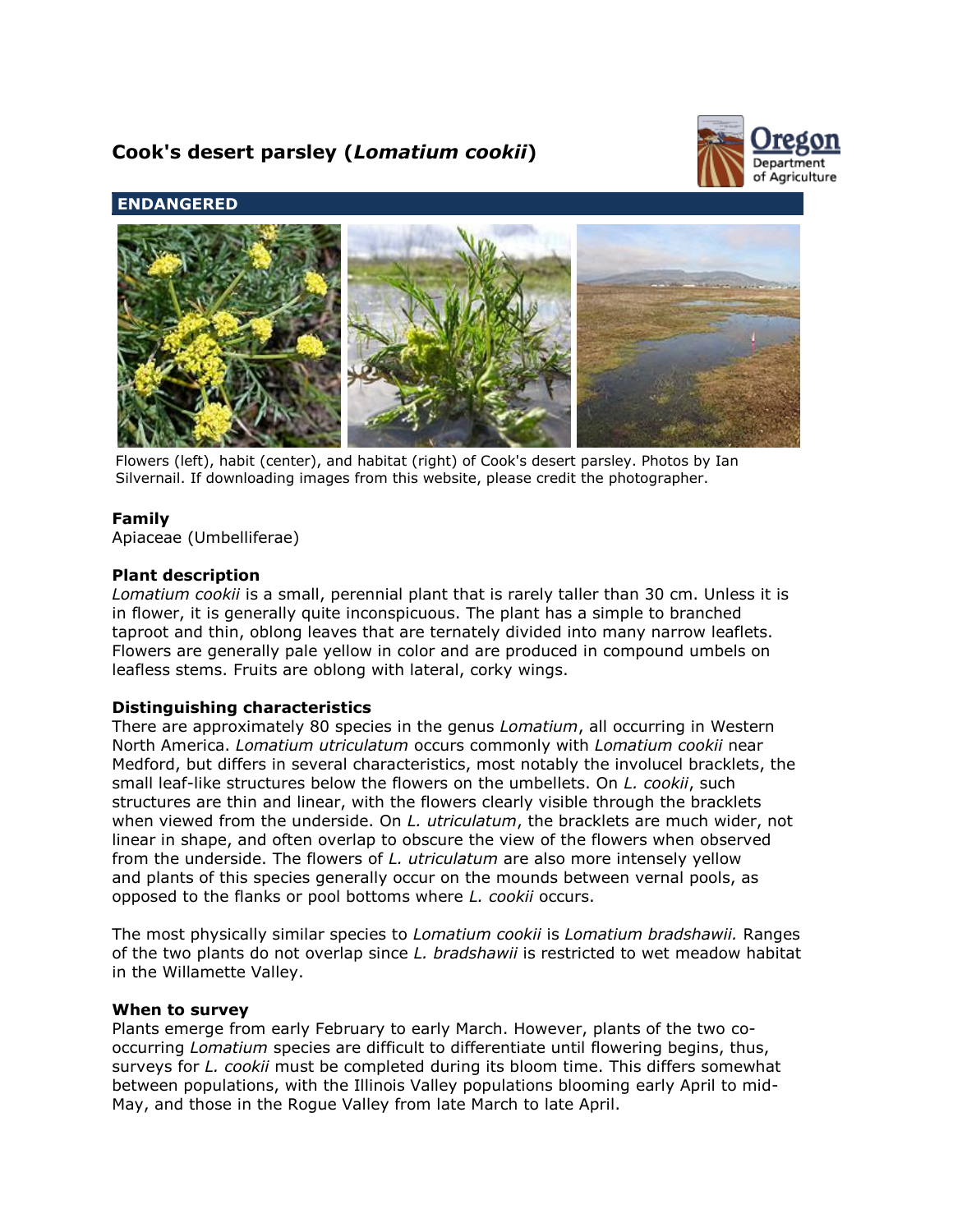## **Habitat**

Habitat differs between the two major population centers. In Josephine county, *L. cookii* is found in ephemeral wet meadow habitat, often on Brockman clay loam soils weathered from colluvial deposits of serpentine outcrops. Such meadows are often dominated by the grasses *Danthonia californica* and *Deschampsia caespitosa*. In Jackson county, *L. cookii* is usually found along the edges of vernal pools in poorly drained Agate-Winlo silty-clay loam soils weathered from Rogue River alluvial deposits. Such vernal pool systems are often dominated on the mounds by the introduced grasses *Taeniatherum caput-medusae* and *Poa bulbosa* and the native grasses *Achnatherum lemmonii* and *Festuca roemeri*. Pools often contain *Deschampsia danthonioides*, *Navarretia leucocephala*, *Lasthenia californica*, multiple *Plagiobothrys* species, *Downingia yina*, and *Limnanthes floccosa* ssp. *grandiflora* (another endangered species).

## **Range**

Two major population centers exist. One is located in the Illinois River Valley near Cave Junction and the other in the Rogue River Valley on the NE side of Medford. There are no known populations in between these two population centers and due to the plant's fairly recent discovery in 1981, little is known about the historic range.

## **Oregon counties**

Jackson, Josephine

## **Federal status**

Endangered

## **Threats**

Major threats to the persistence of *Lomatium cookii* include development, off-road vehicle use, mining, grazing, invasive species, fire suppression and the resulting woody plant encroachment, road construction, logging in adjacent forest lands, and herbicide use. Much of the former habitat has been developed for private and/or agriculture and grazing use. The effects of off-road vehicle use are clearly visible at multiple locations, where tires create ruts and alter the hydrologic regime that is important to the survival of *L. cookii.*

## **Conservation plannning**

A [Draft Recovery Plan](http://ecos.fws.gov/docs/recovery_plans/2006/060922.pdf) (pdf document, 5.30 MB) for listed species of the Rogue and Illinois Valleys was released in 2006 by U.S. Fish and Wildlife Service.

## **Did you know?**

The genus *Lomatium* has many culinary and medical uses. Some species have been utilized for upper respiratory infections, including influenza and tuberculosis. A few species in the genus demonstrate strong overall antibacterial and antiviral activity. Several species in the genus, commonly known as biscuitroot, have edible roots that formed an important part of the diet of many Native American tribes.

## **Current/Recent ODA projects**

Creating a new population of Cook's desert parsley: first steps toward recovery

## **References**

Brock, R. 1987. The ecology of *Lomatium cookii:* An endangered species of the Rogue Valley, Oregon. Unpublished report to The Nature Conservancy. Portland, Oregon.